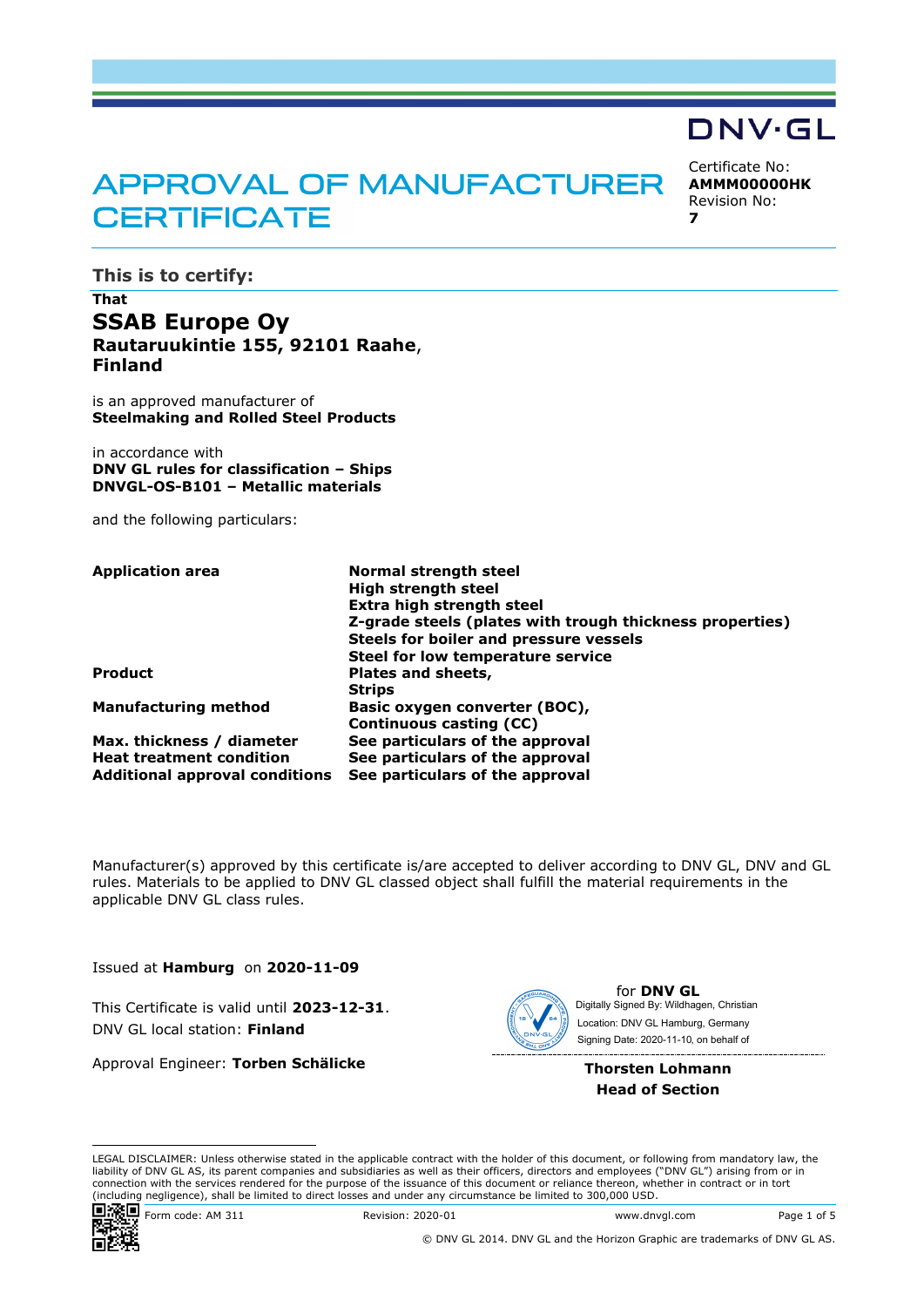## **Particulars of the approval**

#### **Normal strength steel**

| Grade | <b>Product</b>     | <b>Steel</b><br>making <sup>1</sup> | <b>Fine grain</b><br>elements | Max.<br><b>Thicknes</b><br>$s$ (mm) | <b>Heat</b><br>treatment<br>condition <sup>2)</sup> | Z-quality |  |
|-------|--------------------|-------------------------------------|-------------------------------|-------------------------------------|-----------------------------------------------------|-----------|--|
| VL A, |                    | BOC, CC                             | Al                            | 50                                  | AR, NR                                              | Z35       |  |
| VL B, | Plate <sup>3</sup> |                                     |                               | $Al+Ti$                             |                                                     |           |  |
| VLD   |                    |                                     | Al                            | 150                                 | N                                                   | Z35       |  |
| VL E  | Plate <sup>3</sup> | BOC, CC                             | Al                            | 150                                 | N                                                   | Z35       |  |
|       |                    |                                     |                               | 15                                  | <b>TM</b>                                           | Z35       |  |
|       |                    |                                     | $Al+Nb$                       | 150                                 | N                                                   | Z35       |  |
|       |                    |                                     |                               | 40                                  | TМ                                                  | Z35       |  |

#### **High strength steel**

| Grade                           | <b>Product</b>     | <b>Steel</b><br>making <sup>1</sup> | <b>Fine grain</b><br>elements | Max.<br><b>Thicknes</b><br>$s$ (mm) | <b>Heat</b><br>treatment<br>condition <sup>2)</sup> | Z-quality |
|---------------------------------|--------------------|-------------------------------------|-------------------------------|-------------------------------------|-----------------------------------------------------|-----------|
| <b>VL A27S</b>                  | Place <sup>3</sup> | BOC, CC                             | Al                            | 35                                  | <b>AR</b>                                           | Z35       |
|                                 |                    |                                     |                               | 60                                  | N                                                   | Z35       |
| VL D <sub>27</sub> S            | Place <sup>3</sup> | BOC, CC                             | Al                            | 25                                  | <b>AR</b>                                           | Z35       |
|                                 |                    |                                     |                               | 69                                  | N                                                   | Z35       |
| VL E27S                         | Plate <sup>3</sup> | BOC, CC                             | Al                            | 60                                  | N                                                   | Z35       |
|                                 |                    |                                     |                               | 15                                  | <b>TM</b>                                           | Z35       |
|                                 | Plate <sup>3</sup> | BOC, CC                             | Al                            | 12                                  | <b>AR</b>                                           | Z35       |
|                                 |                    |                                     |                               | 60                                  | <b>NR</b>                                           | Z35       |
|                                 |                    |                                     | $Al+Nb$                       | 60                                  | <b>NR</b>                                           | Z35       |
| <b>VL A32</b>                   |                    |                                     | $Al+Nb$ ,                     |                                     |                                                     |           |
|                                 |                    |                                     | $Al+Nb+V$                     | 150                                 | N                                                   | Z35       |
|                                 |                    |                                     | Al+Nb+V+Ti                    |                                     |                                                     |           |
|                                 |                    |                                     | $Al + Nb$                     | 40                                  | <b>TM</b>                                           | Z35       |
|                                 |                    |                                     | Al+Nb+Ti                      | 80                                  | <b>TM</b>                                           | Z35       |
| <b>VL D32</b>                   | Plate <sup>3</sup> | BOC, CC                             | Al, Al+Nb                     | 60                                  | <b>NR</b>                                           | Z35       |
|                                 |                    |                                     | Al, $Al+Nb$ ,                 |                                     |                                                     |           |
| VL $D32'$                       |                    |                                     | $Al+Nb+V$                     | 150                                 | N                                                   | Z35       |
| <b>VL E32</b>                   | Plate <sup>3</sup> | BOC, CC                             | Al+Nb+V+Ti                    |                                     |                                                     |           |
|                                 |                    |                                     | $Al+Nb$                       | 40                                  | <b>TM</b>                                           | Z35       |
|                                 |                    |                                     | $Al+Nb+Ti$                    | 80                                  | <b>TM</b>                                           | Z35       |
| <b>VL F32,</b><br><b>VL F36</b> | Plate              | BOC, CC                             | $Al+Nb+Ti$                    | 70                                  | <b>TM</b>                                           | Z35       |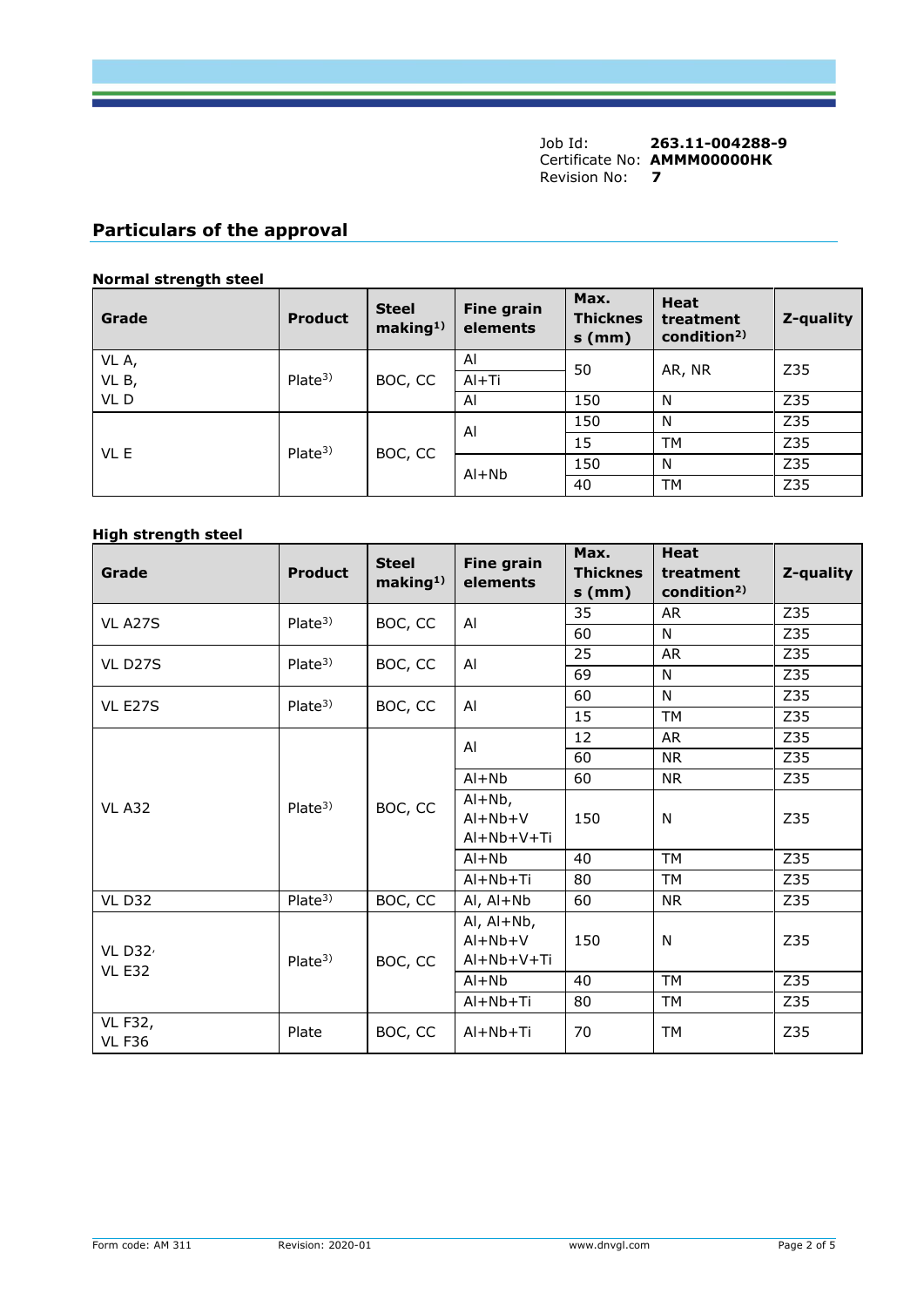## **High strength steel**

| Grade                           | <b>Product</b>     | <b>Steel</b><br>making <sup>1)</sup> | <b>Fine grain</b><br>elements                      | Max.<br><b>Thicknes</b><br>$s$ (mm)   | <b>Heat</b><br>treatment<br>condition <sup>2)</sup> | Z-quality |     |
|---------------------------------|--------------------|--------------------------------------|----------------------------------------------------|---------------------------------------|-----------------------------------------------------|-----------|-----|
|                                 |                    |                                      | $AI, AI+Nb$                                        | 10                                    | AR, NR, N                                           | Z35       |     |
|                                 |                    |                                      | $Al+Nb$ ,                                          | 12                                    | <b>AR</b>                                           | Z35       |     |
|                                 |                    |                                      | $Al+Nb+V$                                          | 60                                    | <b>NR</b>                                           | Z35       |     |
| <b>VL A36,</b>                  | Plate <sup>3</sup> | BOC, CC                              | $Al+Nb$                                            | 60                                    | N                                                   | Z35       |     |
| <b>VL D36</b>                   |                    |                                      |                                                    | 40                                    | TM (AcC)                                            | Z35       |     |
|                                 |                    |                                      | $Al+Nb+V,$<br>Al+Nb+V+Ti                           | 150                                   | N                                                   | Z35       |     |
|                                 |                    |                                      | $Al+Nb+Ti$                                         | 80                                    | <b>TM</b>                                           | Z35       |     |
|                                 |                    |                                      | $Al+Nb$                                            | 60                                    | $\mathsf{N}$                                        | Z35       |     |
|                                 | Plate <sup>3</sup> |                                      |                                                    | 40                                    | TM (AcC)                                            | Z35       |     |
| <b>VL E36</b>                   |                    | BOC, CC                              | $Al+Nb+V,$<br>Al+Nb+V+Ti                           | 150                                   | N                                                   | Z35       |     |
|                                 |                    |                                      | Al+Nb+Ti                                           | 80                                    | TM                                                  | Z35       |     |
|                                 | Plate <sup>3</sup> | BOC, CC                              | $Al+Nb$ ,                                          | 12.5                                  | <b>AR</b>                                           | Z35       |     |
| <b>VL A40</b>                   |                    |                                      |                                                    | $Al+Nb+V,$<br>Al+Nb+Ti,<br>Al+Nb+V+Ti | 40                                                  | N         | Z35 |
|                                 |                    |                                      | Al+Nb+Ti                                           | 70                                    | <b>TM</b>                                           | Z35       |     |
| <b>VL D40,</b><br><b>VL E40</b> | Plate <sup>3</sup> | BOC, CC                              | $Al+Nb$ ,<br>$Al+Nb+V,$<br>Al+Nb+Ti,<br>Al+Nb+V+Ti | 40                                    | N                                                   | Z35       |     |
|                                 |                    |                                      | Al+Nb+V+Ti                                         | 20                                    | <b>TM</b>                                           | Z35       |     |
|                                 |                    |                                      | Al+Nb+Ti                                           | 70                                    | <b>TM</b>                                           | Z35       |     |

## **Steel with improved weldability**

| Grade                                   | <b>Product</b>   | <b>Steel</b><br>making <sup>1</sup> | <b>Fine grain</b><br>elements | Max.<br><b>Thickness</b><br>(mm) | Heat<br>treatment<br>condition <sup>2)</sup> | Z-quality |
|-----------------------------------------|------------------|-------------------------------------|-------------------------------|----------------------------------|----------------------------------------------|-----------|
| <b>VL DW36,</b><br>VL EW36              | Plate            | BOC, CC                             | $Al+Nb+Ti$                    | 70                               | <b>TM</b>                                    | -         |
| <b>VL DOW460,</b><br><b>VL EOW4604)</b> | Plate<br>BOC, CC |                                     | $Al+Nb$                       | 20                               | TM                                           |           |
|                                         |                  | $AI + Nb + Ti$                      | 70                            | TM                               | $\overline{\phantom{a}}$                     |           |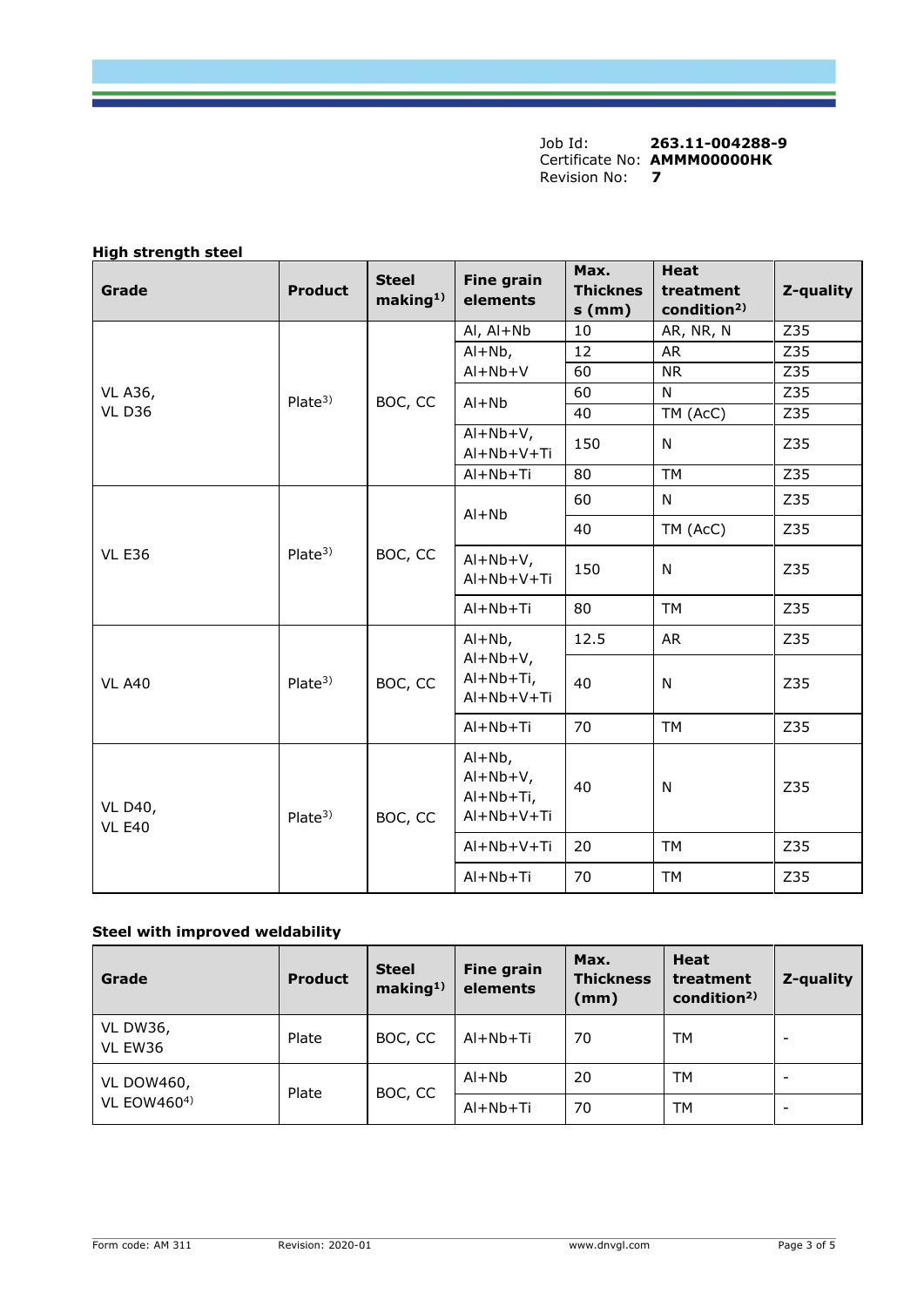#### **Extra high strength steel**

| Grade                                                                               | <b>Product</b> | <b>Steel</b><br>making <sup>1</sup> | <b>Fine grain</b><br>elements | Max.<br><b>Thickness</b><br>(mm) | <b>Heat</b><br>treatment<br>condition <sup>2)</sup> | Z-quality                    |
|-------------------------------------------------------------------------------------|----------------|-------------------------------------|-------------------------------|----------------------------------|-----------------------------------------------------|------------------------------|
| VL A420,<br>VL D420,<br><b>VL E420</b>                                              | Plate          | BOC, CC                             | $Al+Nb+Ti$                    | 60                               | <b>TM</b>                                           | Z25                          |
| VL A460,<br>VL D460,<br>VL E460 8)                                                  | Plate          | BOC, CC                             | Al+Nb+Ti                      | 40                               | <b>TM</b>                                           | $\qquad \qquad -$            |
| VL AO420,                                                                           |                |                                     | $Al+Nb+Ti$                    | 70                               | <b>TM</b>                                           | Z25                          |
| VL DO420,<br><b>VL EO420,</b><br>Plate<br>VL AO460,<br>VL DO460,<br><b>VL EO460</b> | BOC, CC        | $Al + Nb$                           | 40                            | <b>TM</b>                        | Z35                                                 |                              |
| <b>VL FO460</b>                                                                     | Plate          | BOC, CC                             | $Al+Nb+Ti$                    | 70                               | <b>TM</b>                                           | $\frac{1}{2}$                |
| VL A500,<br><b>VL D500,</b><br>VL E500 8)                                           | Plate          | BOC, CC                             | $Al+Nb+Ti$                    | 40                               | <b>TM</b>                                           | $\qquad \qquad \blacksquare$ |
| <b>VL AO500,</b><br><b>VL DO500,</b>                                                | Plate          | BOC, CC                             | $Al+Nb+V+$<br>Τi              | 20                               | <b>TM</b>                                           | $\qquad \qquad \blacksquare$ |
| <b>VL EO500</b>                                                                     |                |                                     | $Al+Nb+Ti$                    | 40                               | <b>TM</b>                                           | $\overline{\phantom{a}}$     |
| VL A620,<br>VL D620,<br>VL E620,<br>VL A690,<br>VL D690,<br>VL E690 6)7)            | Plate          | BOC, CC                             | $Al+Nb+V+$<br>Ti              | 40                               | QT                                                  | Z35                          |

#### **Rolled steels for boiler and pressure vessels**

| Grade                                                                 | <b>Product</b> | <b>Steel</b><br>making <sup>1</sup> | <b>Fine grain</b><br>elements | Max.<br><b>Thickness</b><br>(mm) | <b>Heat</b><br>treatment<br>condition <sup>2)</sup> | Z-quality                |
|-----------------------------------------------------------------------|----------------|-------------------------------------|-------------------------------|----------------------------------|-----------------------------------------------------|--------------------------|
| VL 360 0A,<br>VL 410-0A,<br><b>VL 460-0A</b>                          | Plate          | BOC, CC                             | Al                            | 25                               | AR.                                                 |                          |
| VL 360-0N, VL 360-1FN<br>VL 410-0N, VL 410-1FN                        | Plate          | BOC, CC                             | $AI, AI+Nb$                   | 100                              | N                                                   | $\overline{\phantom{0}}$ |
| VL 460-0N, VL 460-1FN,<br>VL 490-0N, VL 490-1FN,<br><b>VL 510-1FN</b> | Plate          | BOC, CC                             | Al, Al+Nb                     | 80                               | N                                                   |                          |